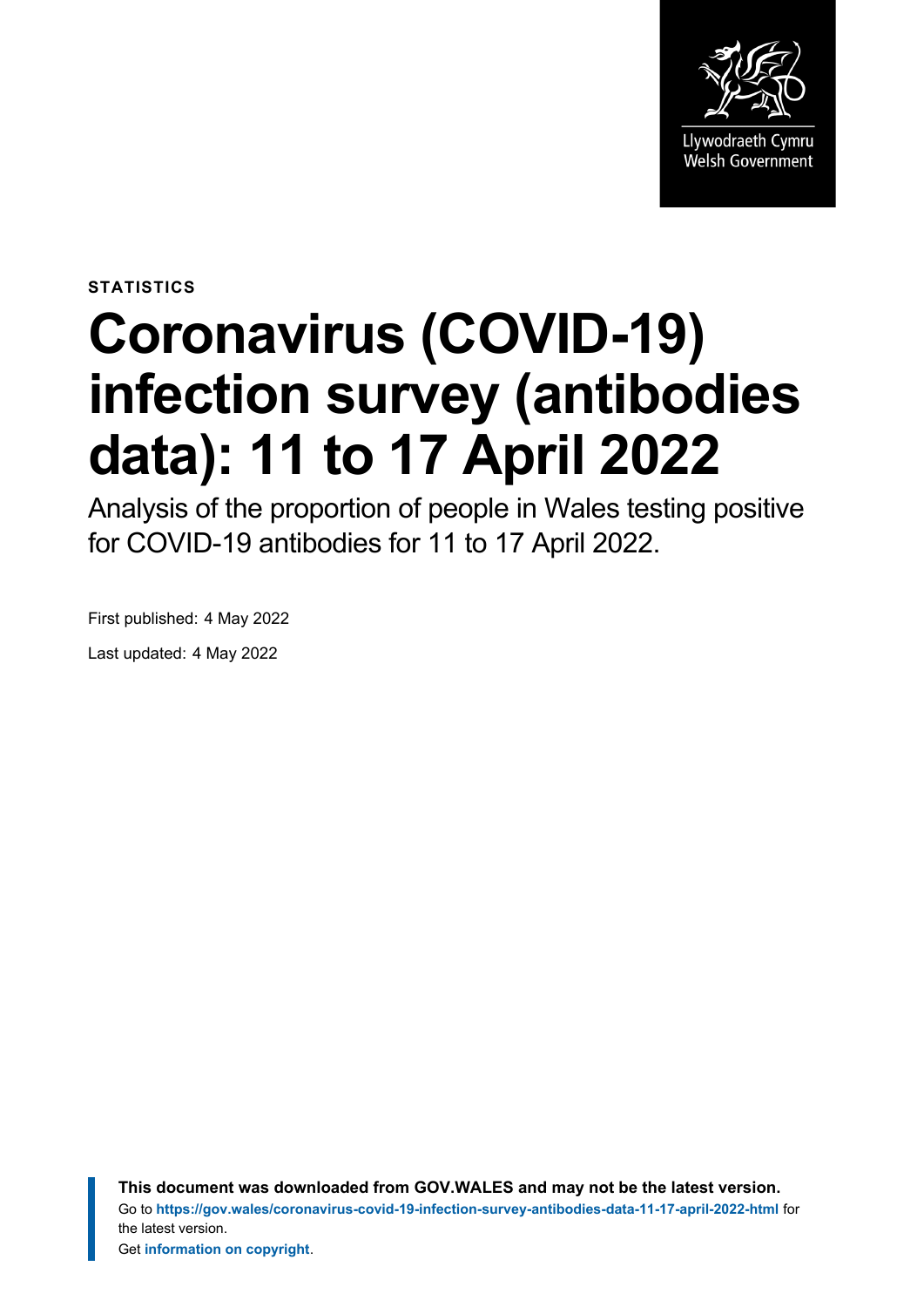## **Contents**

**[Introduction](#page-1-0) [Antibody thresholds](#page-2-0) [Proportion of people in Wales who had antibodies against COVID-19](#page-3-0) [Definitions](#page-7-0) [Quality and methodology information](#page-8-0) [Next update](#page-11-0) [Contact details](#page-11-1)**

# <span id="page-1-0"></span>**Introduction**

The antibody data presented is part of the Coronavirus (COVID-19) Infection Survey (CIS) which is run across the whole of the UK. The data can be used to understand who has had the infection in the past or has developed antibodies as a result of vaccination.

The analysis presented on past infection and/or vaccination, is defined as testing positive for antibodies to SARS-CoV-2 based on findings from the COVID-19 Infection Survey. SARS-CoV-2 is the scientific name given to the specific virus that causes COVID-19.

Information on the method used to model antibody estimates can be found on the **[Office for National Statistics](https://www.ons.gov.uk/peoplepopulationandcommunity/healthandsocialcare/conditionsanddiseases/methodologies/covid19infectionsurveypilotmethodsandfurtherinformation#antibody-and-vaccination-estimates) website**.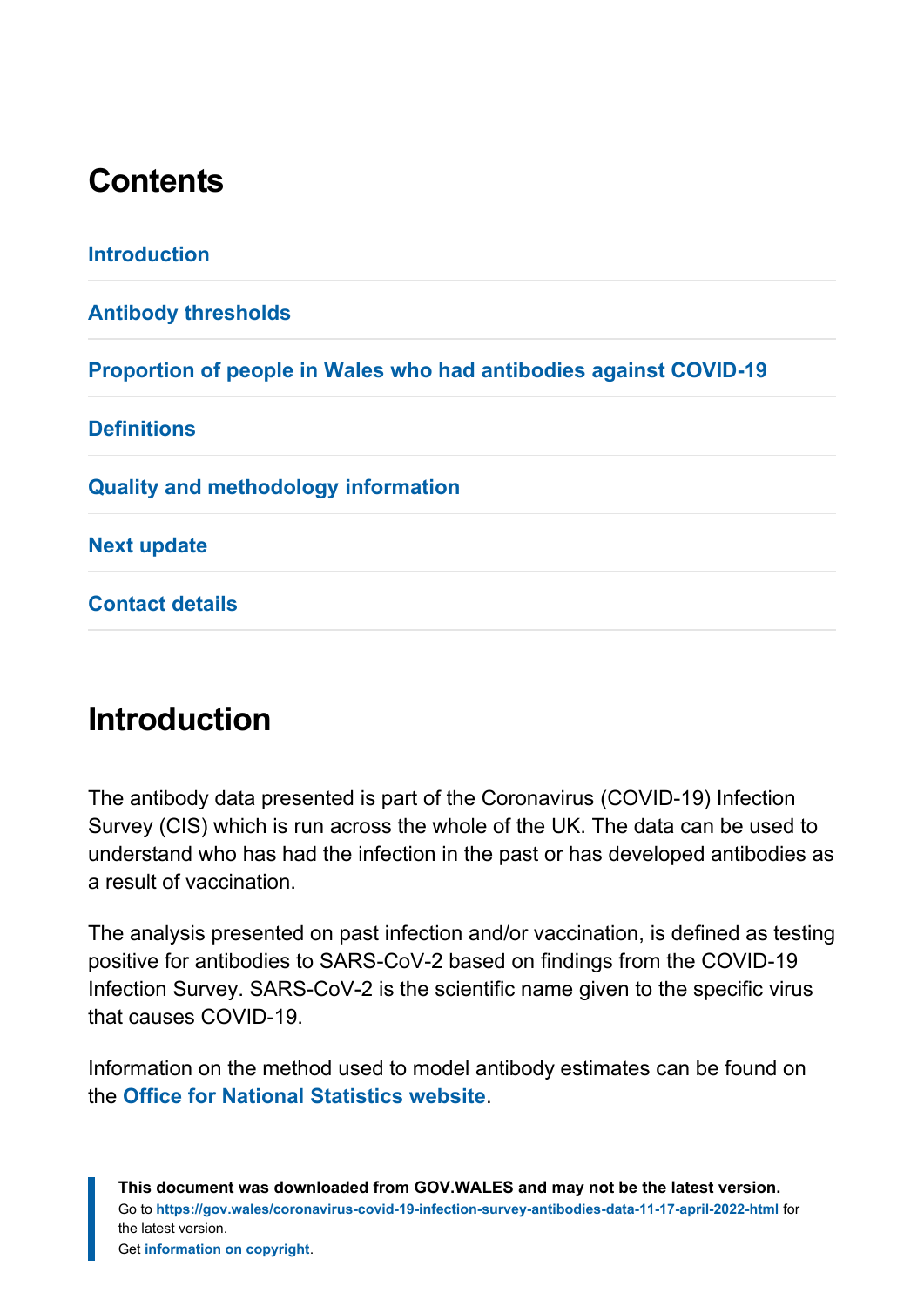Additional information, such as estimates of antibody positivity broken down by single year of age for each of the UK countries can be found on the **[Office for](https://www.ons.gov.uk/peoplepopulationandcommunity/healthandsocialcare/conditionsanddiseases/articles/coronaviruscovid19infectionsurveyantibodydatafortheuk/previousReleases) [National Statistics website](https://www.ons.gov.uk/peoplepopulationandcommunity/healthandsocialcare/conditionsanddiseases/articles/coronaviruscovid19infectionsurveyantibodydatafortheuk/previousReleases)**.

# <span id="page-2-0"></span>**Antibody thresholds**

Academic research on antibody thresholds, using data from when the Delta variant was the dominant strain, indicates that a higher threshold of antibodies is needed to provide protection from new COVID-19 infections for those who are vaccinated. The threshold used up to now referred to as the 'standard threshold (42 ng/ml)' was determined prior to the development of coronavirus (COVID-19) vaccinations.

ONS has introduced additional thresholds associated with a higher concentration of antibodies, to estimate the percentage of adults who are likely to have strong protection against getting a new COVID-19 infection. A previous COVID-19 infection typically results in a stronger immune response than vaccination. To get a similar level of protection from vaccination alone, a higher concentration of antibodies is needed.

The threshold of 179 ng/ml was identified as providing a 67% lower risk of getting a new COVID-19 infection with the Delta variant after two vaccinations with either Pfizer or AstraZeneca vaccines, compared with someone who was unvaccinated and had not had COVID-19 before. This higher threshold was identified by comparing how the risk of new COVID-19 infections with the Delta variant, varied across different antibody levels. It is unlikely that this threshold will provide equivalent protection against the Omicron variant and analyses of the effectiveness of vaccinations against the Omicron variant are ongoing.

As the pandemic and vaccinations have evolved, ONS has reviewed how information is presented about antibody levels. To enable enhanced monitoring of antibody levels and waning, an additional antibody series has been introduced based on a higher level of 800 (ng/ml). This level is the highest level at which a historic back-series can be produced, and is provided to enable enhanced monitoring of antibody levels and waning. It is not based on academic research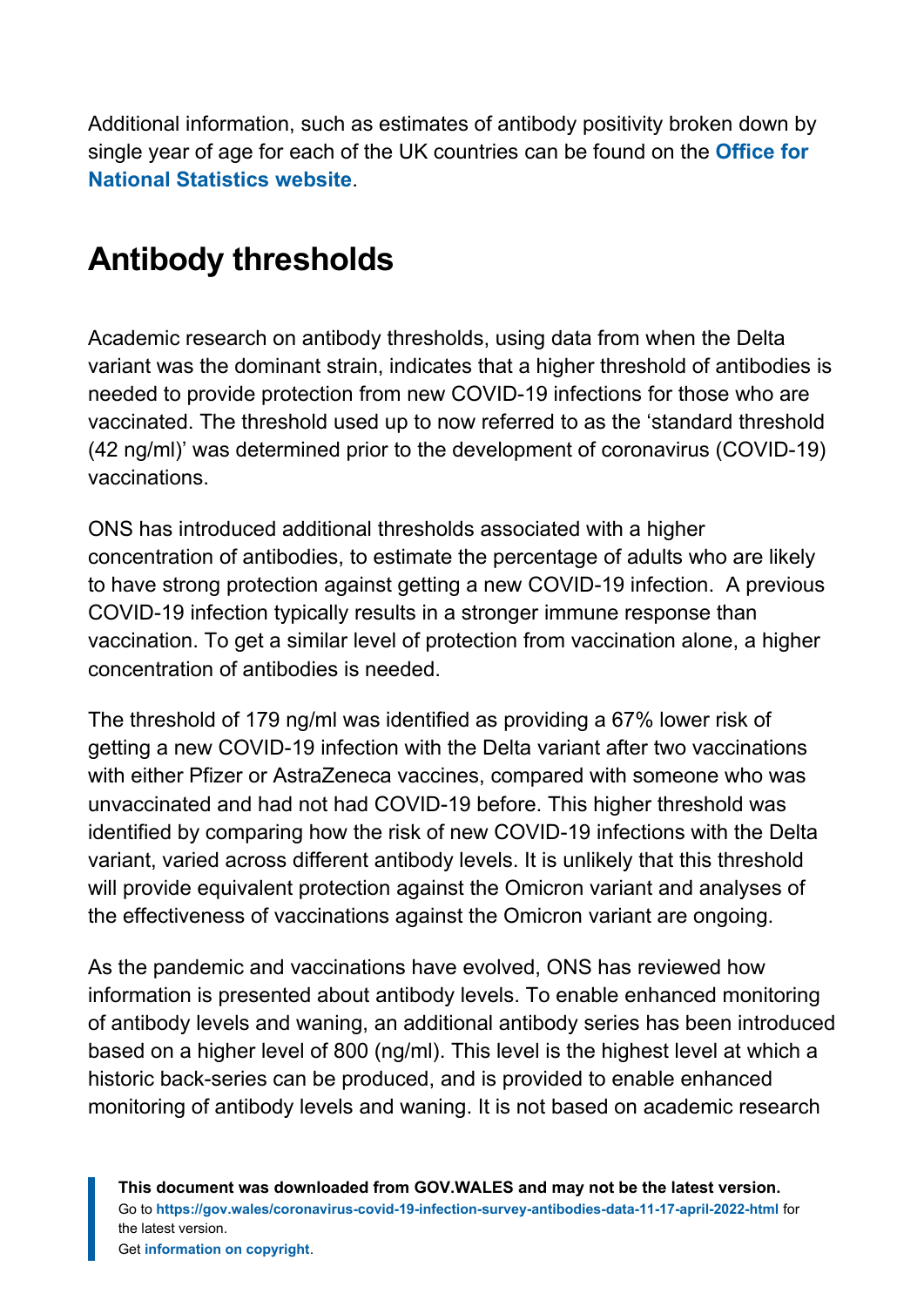on protection against Omicron, as sufficient evidence on this is not yet available. Estimates are presented for age groups over 16 years in all UK countries, and for children aged 8-15 in England.

In this release, the 42 ng/ml level has been removed from reporting, as all age groups have been at or nearly at 100% antibody positivity at or above 42 ng/mL for some time. Most recent data for the 42 ng/ml level (up to 3 April 2022) will continue to be included in the **ONS [Coronavirus \(COVID-19\) antibody data for](https://www.ons.gov.uk/peoplepopulationandcommunity/healthandsocialcare/conditionsanddiseases/datasets/coronaviruscovid19antibodydatafortheuk) [the UK dataset](https://www.ons.gov.uk/peoplepopulationandcommunity/healthandsocialcare/conditionsanddiseases/datasets/coronaviruscovid19antibodydatafortheuk)**, for information.

Modelled vaccination estimates for one or more and two or more COVID-19 vaccinations for Wales require additional quality assurance and have not been included here.

# <span id="page-3-0"></span>**Proportion of people in Wales who had antibodies against COVID-19**

Between 11 and 17 April, it is estimated that over 9 in 10 people (98.7%) aged 16 and over tested positive for antibodies to the coronavirus (COVID-19) from a blood sample (95% **[credible interval](#page-7-1)**: 98.2% to 99.0%) at or above 179 ng/ml needed to provide protection from new COVID-19 infections for those who are vaccinated. Over 9 in 10 adults, 95.6% (95% credible interval: 94.8% to 96.4%) would have tested positive for COVID-19 antibodies at or above the 800 ng/ml antibody threshold.

Though there is uncertainty with the estimates, it appears that the percentage of people testing positive for antibodies remained high in recent weeks.

Antibody positivity is defined by a fixed concentration (or threshold) of antibodies in the blood; having a negative test for antibodies does not mean that a person has no immune response to an infection.

Most people who are vaccinated will retain a higher antibody level than before vaccination even after dropping below the standard threshold value. A negative result does not mean that antibody level is at zero, nor that a person has no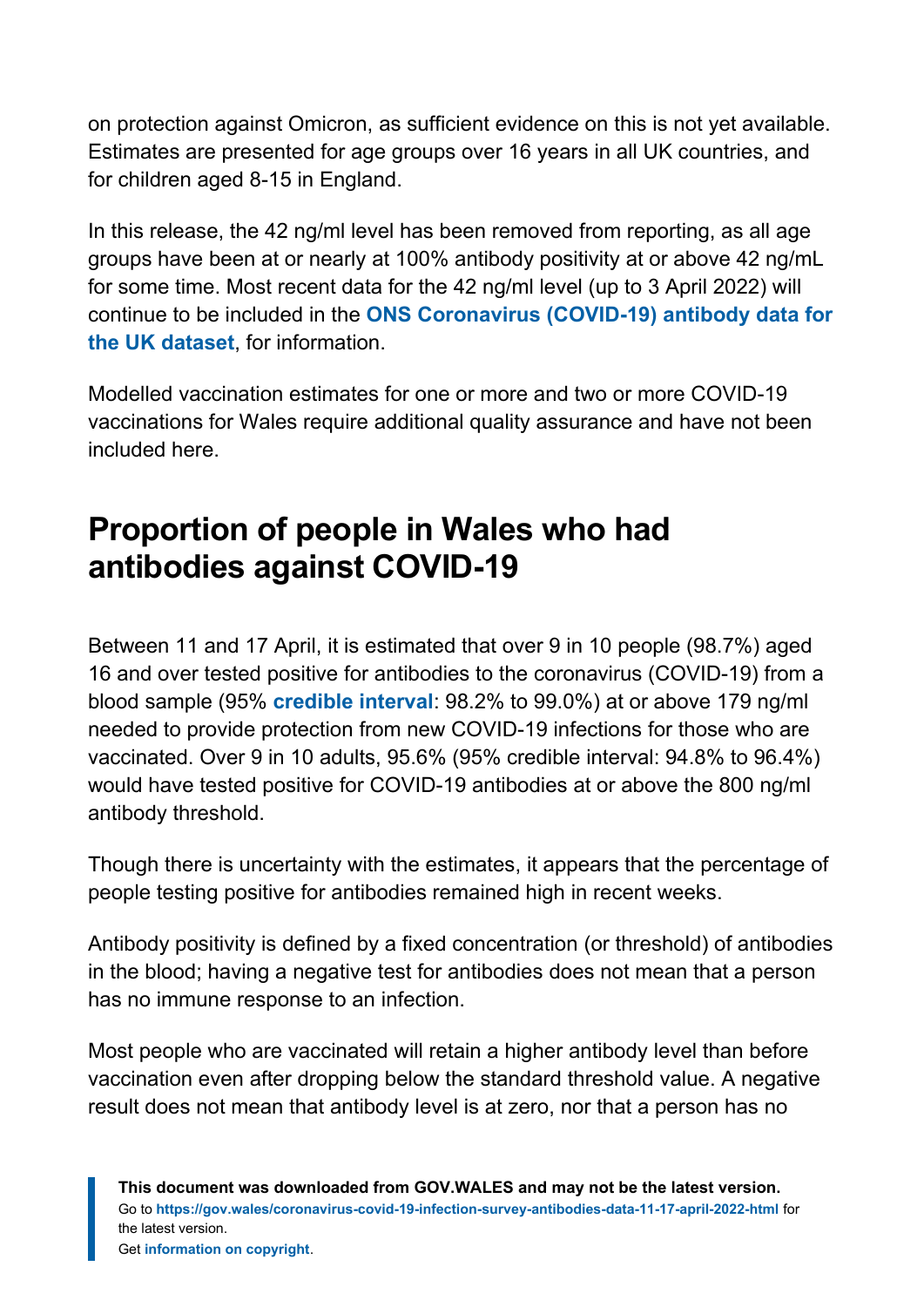protection against COVID-19, as an immune response does not rely on the presence of antibodies alone.

As more people become vaccinated the number of people with antibodies is expected to increase. However, the detection of antibodies alone is not a precise measure of immunity protection acquired from vaccinations. This is because antibody levels in the blood can decline over time, meaning that some people who have previously had COVID-19 may subsequently test negative for antibodies. For this reason, these figures should be regarded as estimates of monthly antibodies prevalence, not cumulative exposure.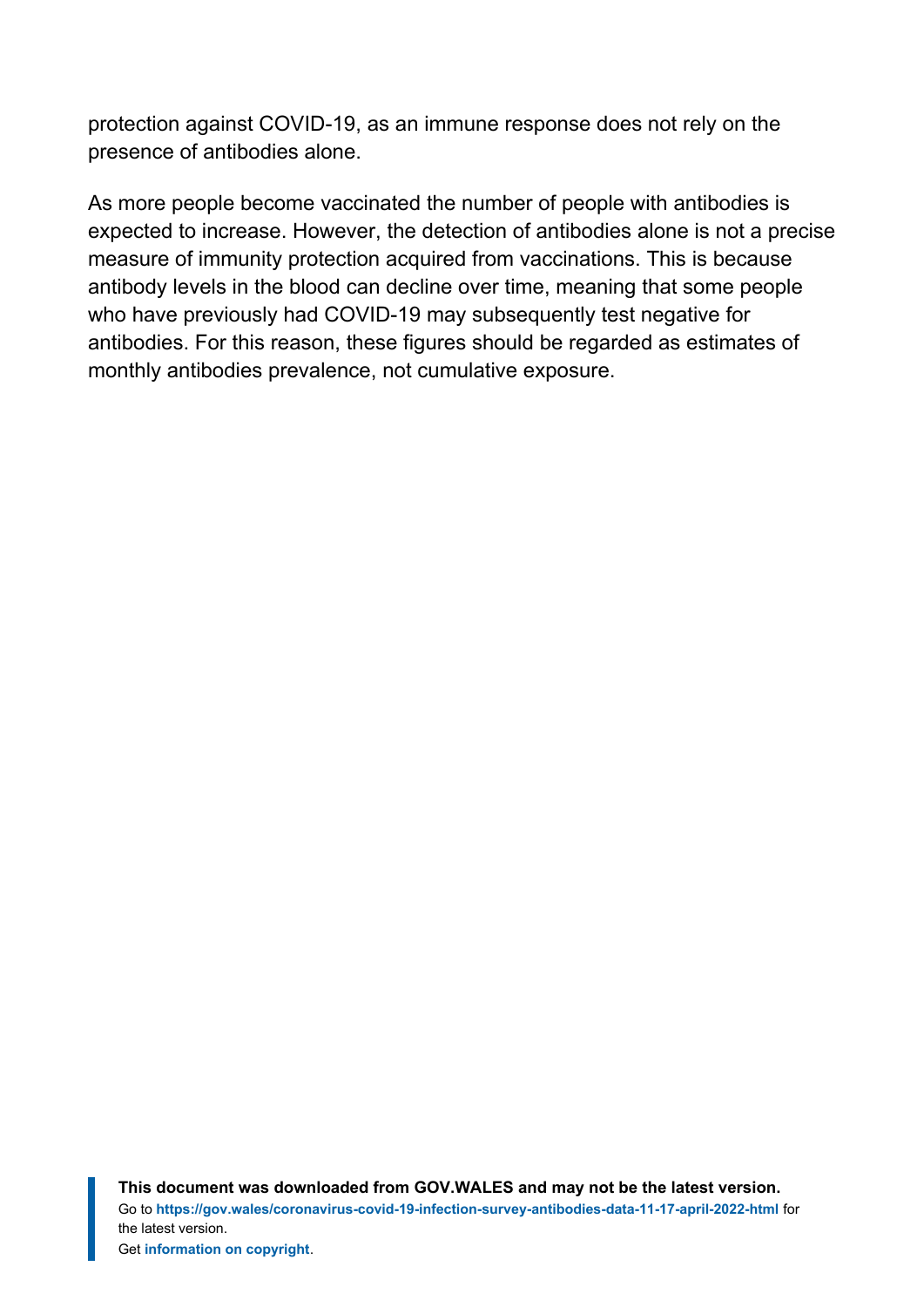## **Chart 1: Estimated percentage of the population in Wales testing positive for coronavirus (COVID-19)** antibodies, January 2021 to April 2022



Source: Coronavirus (COVID-19) Infection Survey, ONS The bars give estimates and the vertical lines indicate the 95% credible intervals. Light blue bars indicate the percentage of people testing positive for antibodies and the dark blue bars indicate the percentage of people testing positive at the higher threshold. Estimates shown for surveillance weeks from 4 January 2020 to 17 April 2022.

Between 11 and 17 April, the percentage of people testing positive for antibodies at the lower threshold (179ng/ml) ranged from 89.2% in people aged between 8 and 11 to 99.2% in people aged between 70 and 74. Percentages of people testing positive for antibodies at or above the higher threshold (800ng/ml)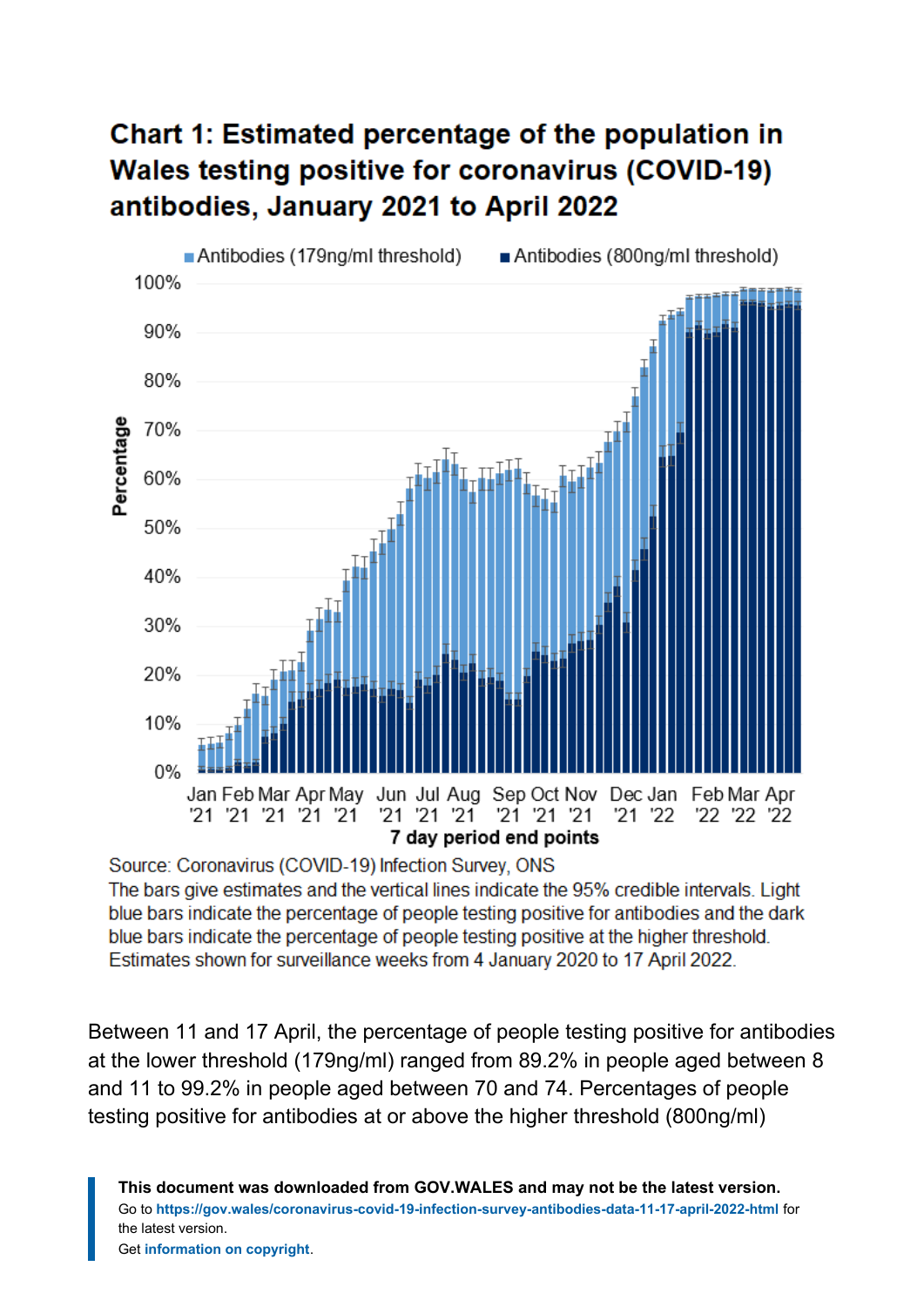ranged from 92.0% in people aged 80+ to 97.0% in people aged between 16 and 24. Note that estimates for the higher threshold are presented for age groups over 16 years only Wales, Scotland and Northern Ireland.

Caution should be taken when interpreting these estimates. Credible intervals are wide and the sample size is relatively low, meaning there is uncertainty surrounding these figures.

## **Chart 2: Estimated proportion of people in Wales who** would have tested positive for antibodies by age group, between 11 and 17 April 2022



Source: Coronavirus (COVID-19) Infection Survey, ONS

The bars give estimates for people testing positive for antibodies. The horizontal lines indicate the 95% credible intervals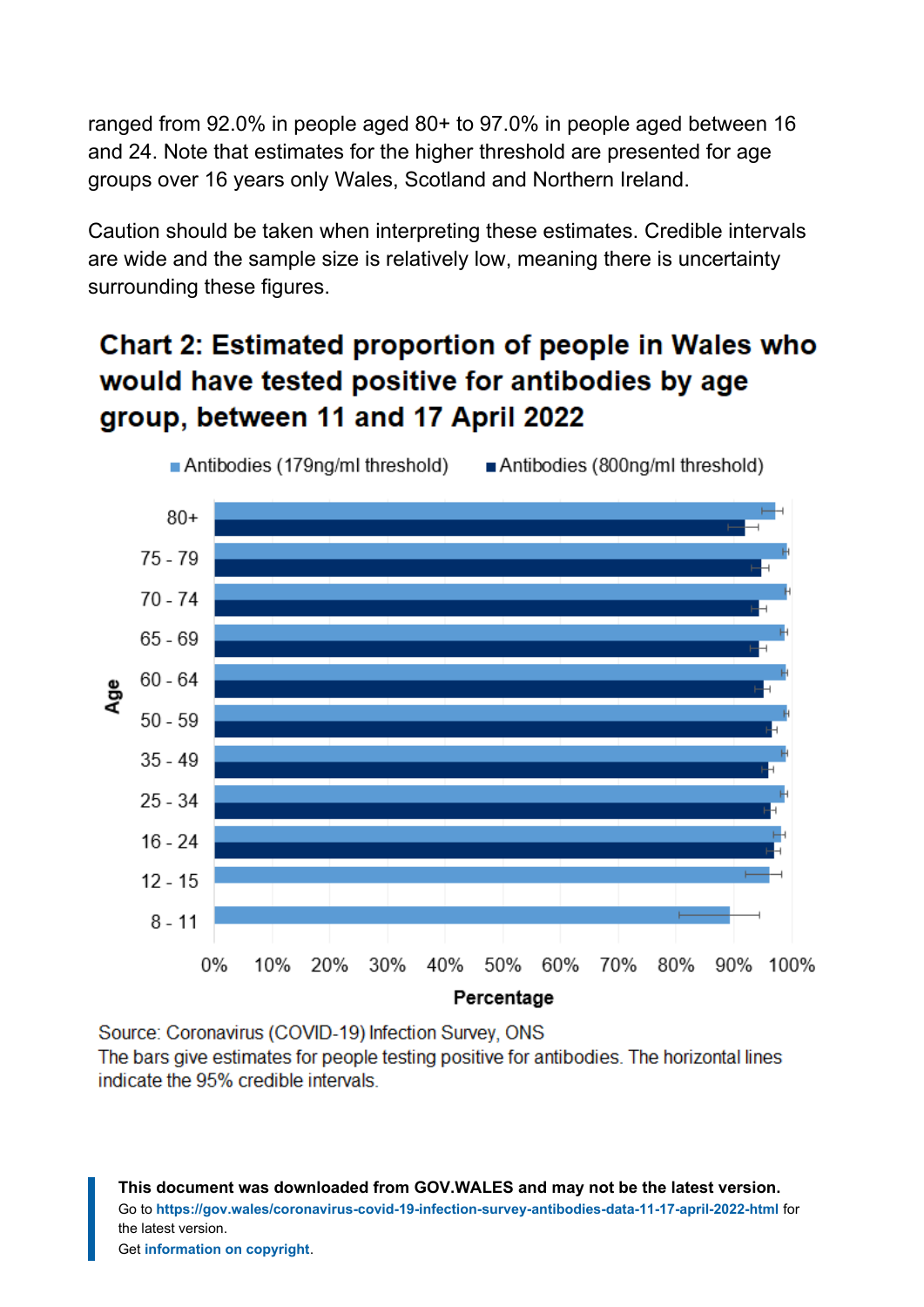Vaccination estimates for adults require additional quality assurance and therefore have not been updated in this publication; they will be reintroduced as soon as possible. **[Official government figures on vaccinations](https://coronavirus.data.gov.uk/details/vaccinations)** ar[e](https://coronavirus.data.gov.uk/details/vaccinations) available.

The vaccinations estimates are not the same as the published figures from **[Public Health Wales](https://public.tableau.com/profile/public.health.wales.health.protection#!/vizhome/RapidCOVID-19virology-Public/Headlinesummary)** on recorded vaccinations and do not include residents of care homes, hospitals or other institutional settings. There will be differences between these modelled estimates and the official figures due to differences in coverage, methods and timeliness. The estimates produced from the survey are helpful to compare with other characteristics, such as testing positive for antibodies.

# <span id="page-7-0"></span>**Definitions**

## <span id="page-7-2"></span>**Community population**

This survey covers people living in private households only and this is referred to as the community population. Residents in hospitals, care homes and/or other institutional settings are excluded.

#### <span id="page-7-1"></span>**Credible intervals**

A credible interval gives an indication of the uncertainty of an estimate from data analysis. 95% credible intervals are calculated so that there is a 95% probability of the true value lying in the interval.

#### **Positivity rate**

The estimated proportion of people who test positive for antibodies against coronavirus (COVID-19) at a point in time.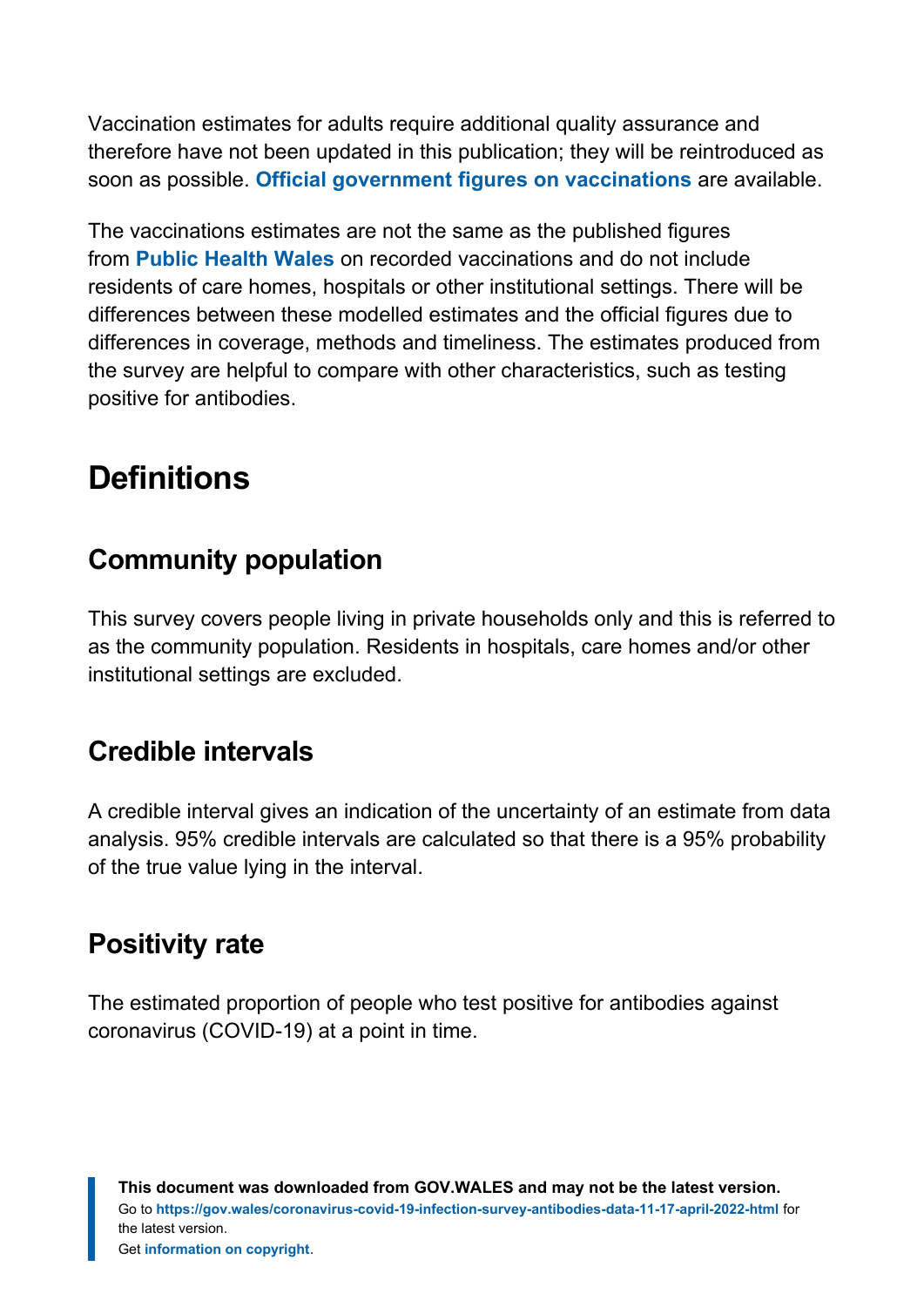#### <span id="page-8-1"></span>**Surveillance weeks**

These are standardised Monday to Sunday weeks, which are used internationally and are useful for comparability. However this approach sometimes results in estimates referring to a period of fewer than 7 days if the full week's data is not available.

# <span id="page-8-0"></span>**Quality and methodology information**

Information on the method used to model antibody estimates presented in this publication can be found on the **[ONS website](https://www.ons.gov.uk/peoplepopulationandcommunity/healthandsocialcare/conditionsanddiseases/methodologies/covid19infectionsurveypilotmethodsandfurtherinformation#antibody-and-vaccination-estimates)**. The model used is based on standardised Monday-Sunday **[surveillance weeks](#page-8-1)**, as opposed to the 28-day periods previously reported on, enabling more timely weekly estimates to be produced. Estimates based on the current model are presented from 4 January 2021 onwards. The final week's modelled estimate is subject to more uncertainty as it is an incomplete week of data and therefore more likely to change when more data becomes available.

The analysis presented is based on blood test results taken from a randomly selected subsample of individuals aged 16 years and over, which are used to test for antibodies against SARS-CoV-2. This can be used to help understand who has had the infection in the past or has developed antibodies as a result of vaccination.

One way the body fights infections like COVID-19 is by producing small particles in the blood called antibodies. It takes between two and three weeks after infection or vaccination for the body to make enough antibodies to fight the infection. Antibodies remain in the blood at low levels, although these levels can decline over time to the point that tests can no longer detect them. Having antibodies can help to prevent individuals from getting the same infection again.

The presence of antibodies is measured to understand who has had coronavirus (COVID-19) in the past and the impact of vaccinations. Once infected, the length of time antibodies remain at detectable levels in the blood is not fully known. It is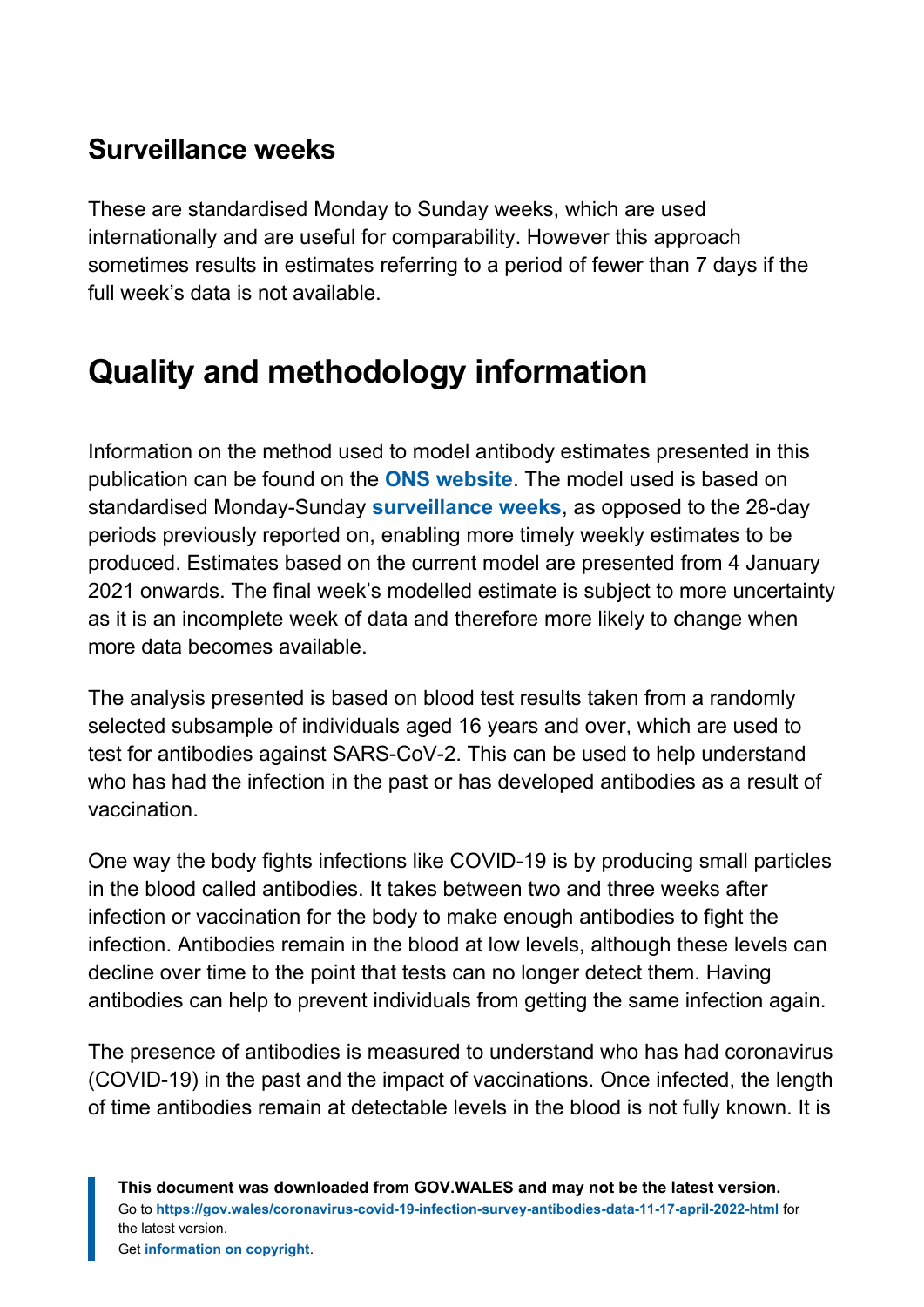also not yet known how having detectable antibodies, now or at some time in the past, affects the chance of getting COVID-19 again.

To enable enhanced monitoring of antibody levels and waning, this week an additional antibody series with a higher level of 800 ng/ml has been introduced. This level is the highest level at which historic estimates can be provided. The 800 ng/ml level has been chosen solely based on the test result data to provide historic estimates and is not based on any evidence on the level of antibodies needed for protection against Omicron, as this evidence is not yet available. The level used in antibody tests may be updated if research shows that an alternative level would identify changes in antibody levels earlier (antibody levels greater than 800ng/ml are currently under investigation). In this release the 800 ng/ml level has not been included for antibody positivity in those aged under 16 in Wales, Scotland and Northern Ireland, as these estimates are undergoing further quality assurance procedures.

The **[UK coronavirus dashboard](https://coronavirus.data.gov.uk/details/vaccinations)** includes daily data for the UK and each constituent country on the actual number of people who have received a COVID-19 vaccination. This is based on individual vaccination records (administrative data held by each nation) and should be used to understand progress of the vaccination programme across the UK.

These statistics refer to infections reported in the community, by which we mean private households. These figures exclude infections reported in hospitals, care homes and/or other institutional settings. The population used in this analysis relates to the **[community population](#page-7-2)** aged 16 years and over.

It is important to note that there is a significant degree of uncertainty with the estimates. This is because, despite a large sample of participants, the number of positive cases identified is small. Estimates are provided with 95% **[credible](#page-7-1) [intervals](#page-7-1)** to indicate the range within which we may be confident the true figure lies.

Further information on antibody test results is published by the **[Office for](https://www.ons.gov.uk/peoplepopulationandcommunity/healthandsocialcare/conditionsanddiseases/articles/coronaviruscovid19infectionsurveyantibodydatafortheuk/previousReleases) [National Statistics \(ONS\)](https://www.ons.gov.uk/peoplepopulationandcommunity/healthandsocialcare/conditionsanddiseases/articles/coronaviruscovid19infectionsurveyantibodydatafortheuk/previousReleases)** and includes antibody information for England, Wales, Scotland and Northern Ireland. The estimates for **[Northern](https://www.health-ni.gov.uk/articles/covid-19-infection-survey) [Ireland](https://www.health-ni.gov.uk/articles/covid-19-infection-survey)** and **[Scotland](https://www.gov.scot/collections/coronavirus-covid-19-infection-survey/)** are published by the respective administrations, as we do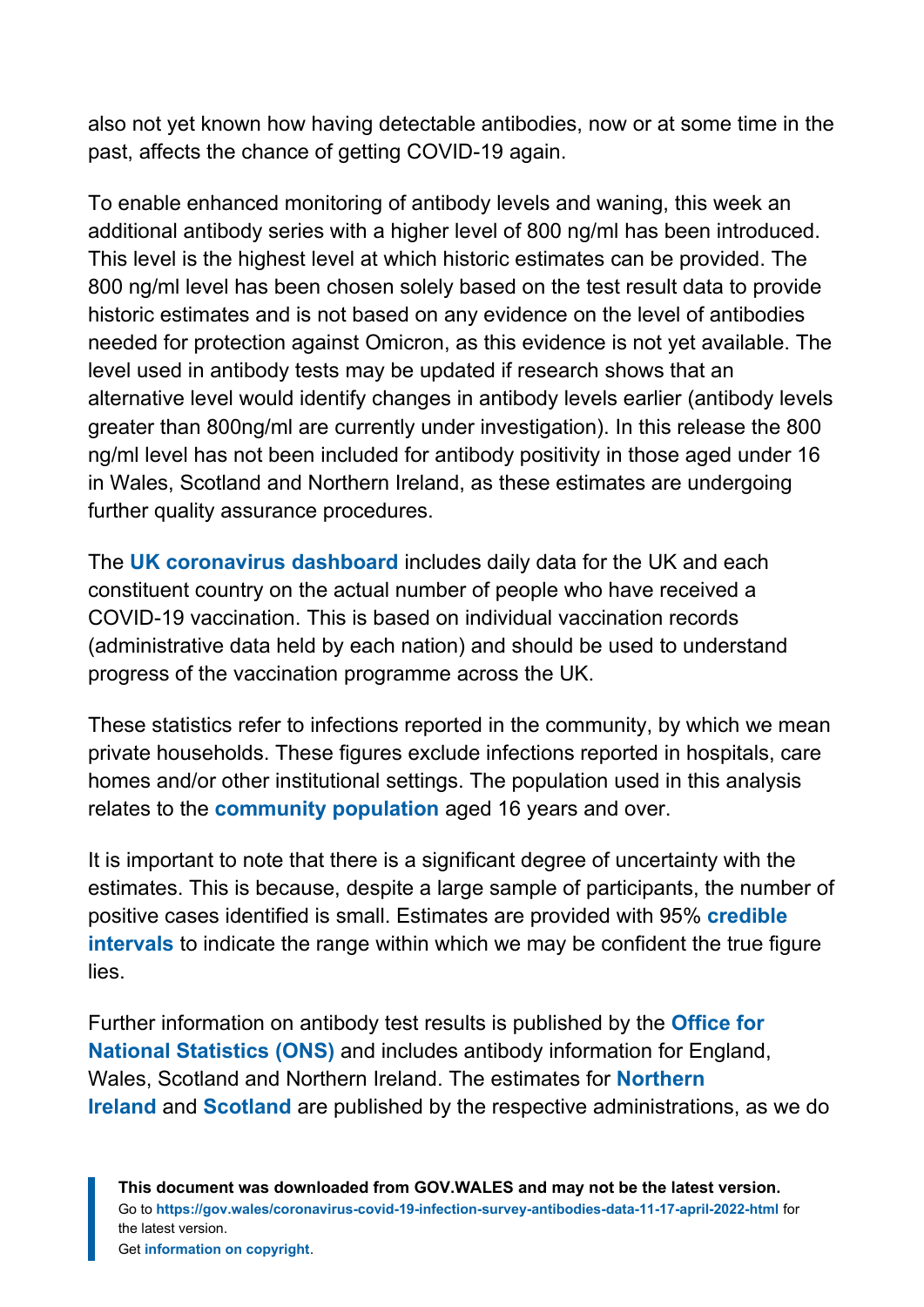here for Wales.

Further information about quality and methodology can be found on the **[ONS](https://www.ons.gov.uk/peoplepopulationandcommunity/healthandsocialcare/conditionsanddiseases/methodologies/covid19infectionsurveypilotmethodsandfurtherinformation) [website](https://www.ons.gov.uk/peoplepopulationandcommunity/healthandsocialcare/conditionsanddiseases/methodologies/covid19infectionsurveypilotmethodsandfurtherinformation)** and the survey pages on the **[Oxford University site](https://www.ndm.ox.ac.uk/covid-19/covid-19-infection-survey)**.

More information about the **[COVID-19 Infection Survey in Wales](https://gov.wales/coronavirus-covid-19-infection-survey-positivity-estimates)**.

#### **Well-being of Future Generations Act (WFG)**

The Well-being of Future Generations Act 2015 is about improving the social, economic, environmental and cultural wellbeing of Wales. The Act puts in place seven wellbeing goals for Wales. These are for a more equal, prosperous, resilient, healthier and globally responsible Wales, with cohesive communities and a vibrant culture and thriving Welsh language. Under section (10)(1) of the Act, the Welsh Ministers must (a) publish indicators ("national indicators") that must be applied for the purpose of measuring progress towards the achievement of the wellbeing goals, and (b) lay a copy of the national indicators before Senedd Cymru. Under section 10(8) of the Well-being of Future Generations Act, where the Welsh Ministers revise the national indicators, they must as soon as reasonably practicable (a) publish the indicators as revised and (b) lay a copy of them before the Senedd. These national indicators were laid before the Senedd in 2021. The indicators laid on 14 December 2021 replace the set laid on 16 March 2016.

Information on the indicators, along with narratives for each of the well-being goals and associated technical information is available in the **[Wellbeing of](https://gov.wales/wellbeing-wales) [Wales report](https://gov.wales/wellbeing-wales)**.

Further information on the **[Well-being of Future Generations \(Wales\) Act](https://gov.wales/well-being-future-generations-wales-act-2015-guidance) [2015](https://gov.wales/well-being-future-generations-wales-act-2015-guidance)**.

The statistics included in this release could also provide supporting narrative to the national indicators and be used by public services boards in relation to their local wellbeing assessments and local wellbeing plans.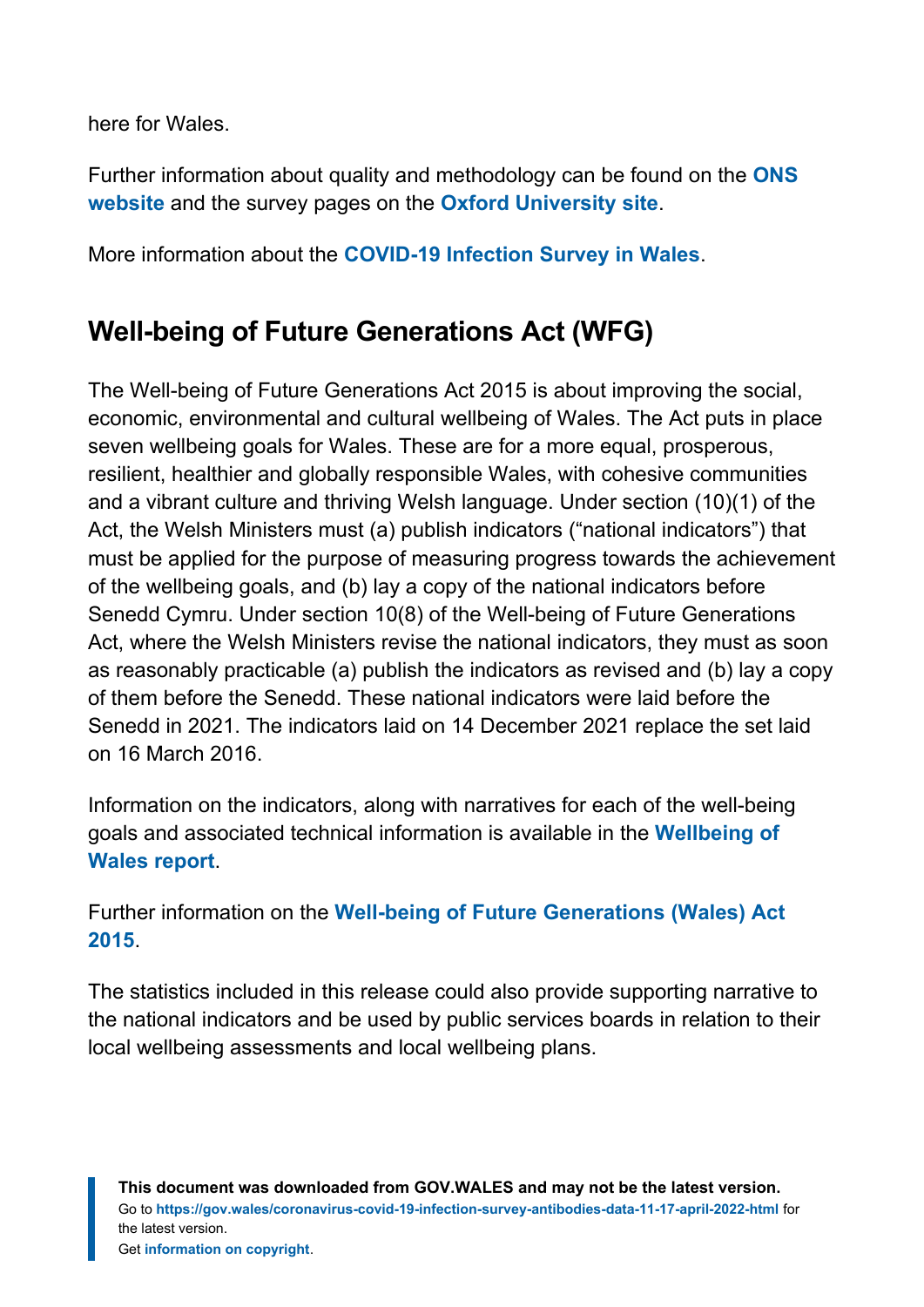## <span id="page-11-0"></span>**Next update**

18 May 2022

## <span id="page-11-1"></span>**Contact details**

Statistician: Lisa Bloemberg Telephone: 0300 025 0166 Email: **[kas.covid19@gov.wales](mailto:kas.covid19@gov.wales)**

Media: 0300 025 8099

SFR 129/2022